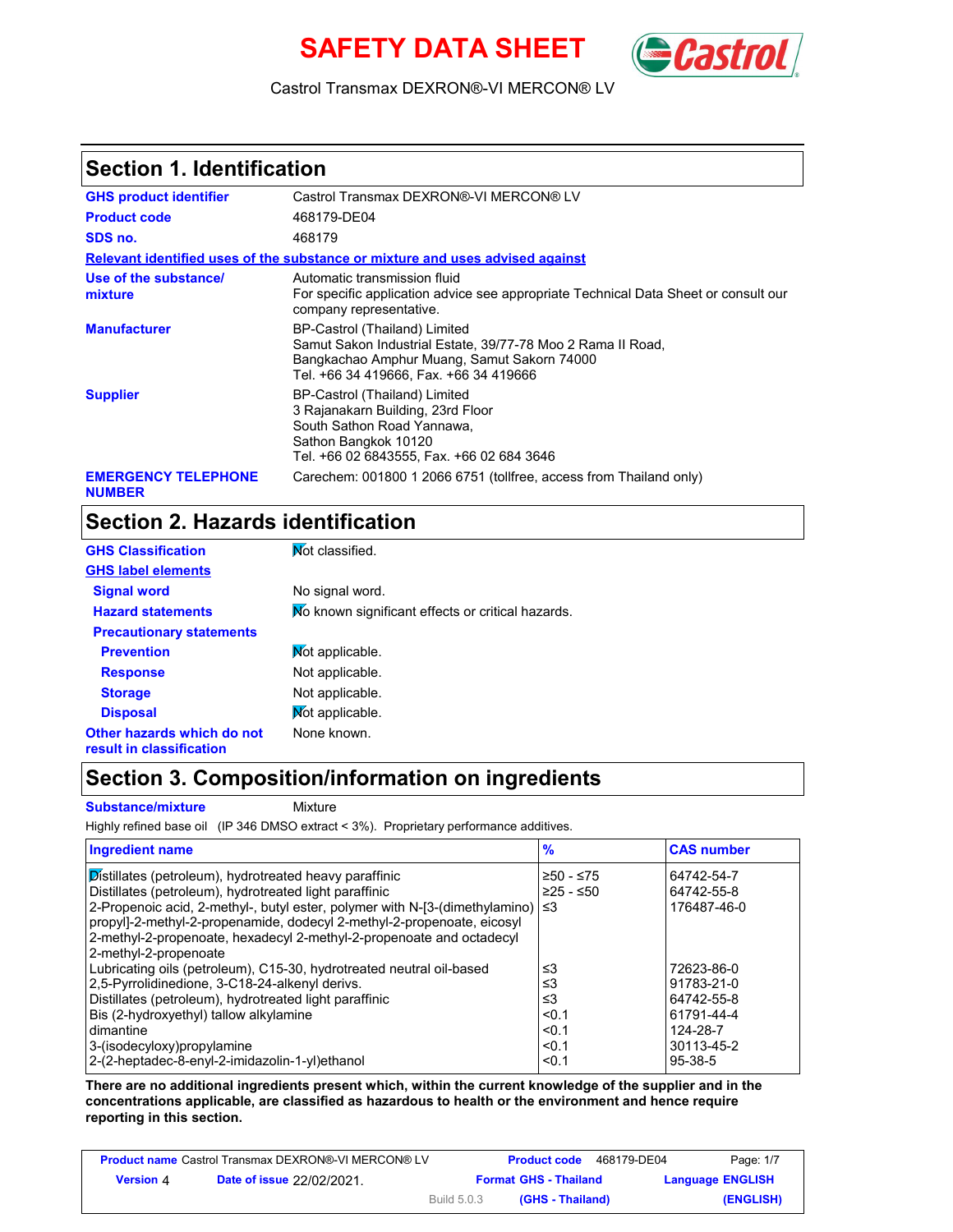**Occupational exposure limits, if available, are listed in Section 8.**

#### **Section 4. First aid measures**

| <b>Description of necessary first aid measures</b> |                                                                                                                                                                                                                                                           |
|----------------------------------------------------|-----------------------------------------------------------------------------------------------------------------------------------------------------------------------------------------------------------------------------------------------------------|
| <b>Inhalation</b>                                  | Finhaled, remove to fresh air. In case of inhalation of decomposition products in a<br>fire, symptoms may be delayed. The exposed person may need to be kept under<br>medical surveillance for 48 hours. Get medical attention if symptoms occur.         |
| <b>Ingestion</b>                                   | <b>Do</b> not induce vomiting unless directed to do so by medical personnel. Get medical<br>attention if symptoms occur.                                                                                                                                  |
| <b>Skin contact</b>                                | Flush contaminated skin with plenty of water. Remove contaminated clothing and<br>shoes. Wash clothing before reuse. Clean shoes thoroughly before reuse. Get<br>medical attention if symptoms occur.                                                     |
| <b>Eye contact</b>                                 | In case of contact, immediately flush eyes with plenty of water for at least 15 minutes.<br>Eyelids should be held away from the eyeball to ensure thorough rinsing. Check for<br>and remove any contact lenses. Get medical attention if symptoms occur. |
|                                                    | Most important symptoms/effects, acute and delayed                                                                                                                                                                                                        |
|                                                    | See Section 11 for more detailed information on health effects and symptoms.                                                                                                                                                                              |
|                                                    | Indication of immediate medical attention and special treatment needed, if necessary                                                                                                                                                                      |

| <b>Specific treatments</b>        | No specific treatment.                                                                                                                                                                                                                                      |
|-----------------------------------|-------------------------------------------------------------------------------------------------------------------------------------------------------------------------------------------------------------------------------------------------------------|
| <b>Notes to physician</b>         | Treatment should in general be symptomatic and directed to relieving any effects.<br>In case of inhalation of decomposition products in a fire, symptoms may be delayed.<br>The exposed person may need to be kept under medical surveillance for 48 hours. |
| <b>Protection of first-aiders</b> | Mo action shall be taken involving any personal risk or without suitable training.                                                                                                                                                                          |

### **Section 5. Firefighting measures**

| <b>Extinguishing media</b>                               |                                                                                                                                                                                                   |
|----------------------------------------------------------|---------------------------------------------------------------------------------------------------------------------------------------------------------------------------------------------------|
| <b>Suitable extinguishing</b><br>media                   | In case of fire, use foam, dry chemical or carbon dioxide extinguisher or spray.                                                                                                                  |
| <b>Unsuitable extinguishing</b><br>media                 | Do not use water jet.                                                                                                                                                                             |
| <b>Specific hazards arising</b><br>from the chemical     | In a fire or if heated, a pressure increase will occur and the container may burst.                                                                                                               |
| <b>Hazardous thermal</b><br>decomposition products       | Combustion products may include the following:<br>carbon oxides (CO, CO <sub>2</sub> ) (carbon monoxide, carbon dioxide)<br>nitrogen oxides (NO, $NO2$ etc.)                                      |
| <b>Special protective actions</b><br>for fire-fighters   | No action shall be taken involving any personal risk or without suitable training.<br>Promptly isolate the scene by removing all persons from the vicinity of the incident if<br>there is a fire. |
| <b>Special protective</b><br>equipment for fire-fighters | Fire-fighters should wear positive pressure self-contained breathing apparatus<br>(SCBA) and full turnout gear.                                                                                   |

# **Section 6. Accidental release measures**

#### **Personal precautions, protective equipment and emergency procedures** No action shall be taken involving any personal risk or without suitable training. Evacuate surrounding areas. Keep unnecessary and unprotected personnel from **For non-emergency personnel**

| <b>DEISONIEI</b>                 | Livacuale surrounung areas. Theep unnecessary and unprotected personner non-<br>entering. Do not touch or walk through spilt material. Put on appropriate personal<br>protective equipment. Floors may be slippery; use care to avoid falling. |
|----------------------------------|------------------------------------------------------------------------------------------------------------------------------------------------------------------------------------------------------------------------------------------------|
| For emergency responders         | If specialised clothing is required to deal with the spillage, take note of any<br>information in Section 8 on suitable and unsuitable materials. See also the<br>information in "For non-emergency personnel".                                |
| <b>Environmental precautions</b> | Avoid dispersal of spilt material and runoff and contact with soil, waterways, drains<br>and sewers. Inform the relevant authorities if the product has caused environmental<br>pollution (sewers, waterways, soil or air).                    |

#### **Methods and material for containment and cleaning up**

| <b>Product name Castrol Transmax DEXRON®-VI MERCON® LV</b> |                                  |                    | <b>Product code</b>          | 468179-DE04 | Page: 2/7               |
|------------------------------------------------------------|----------------------------------|--------------------|------------------------------|-------------|-------------------------|
| <b>Version 4</b>                                           | <b>Date of issue 22/02/2021.</b> |                    | <b>Format GHS - Thailand</b> |             | <b>Language ENGLISH</b> |
|                                                            |                                  | <b>Build 5.0.3</b> | (GHS - Thailand)             |             | (ENGLISH)               |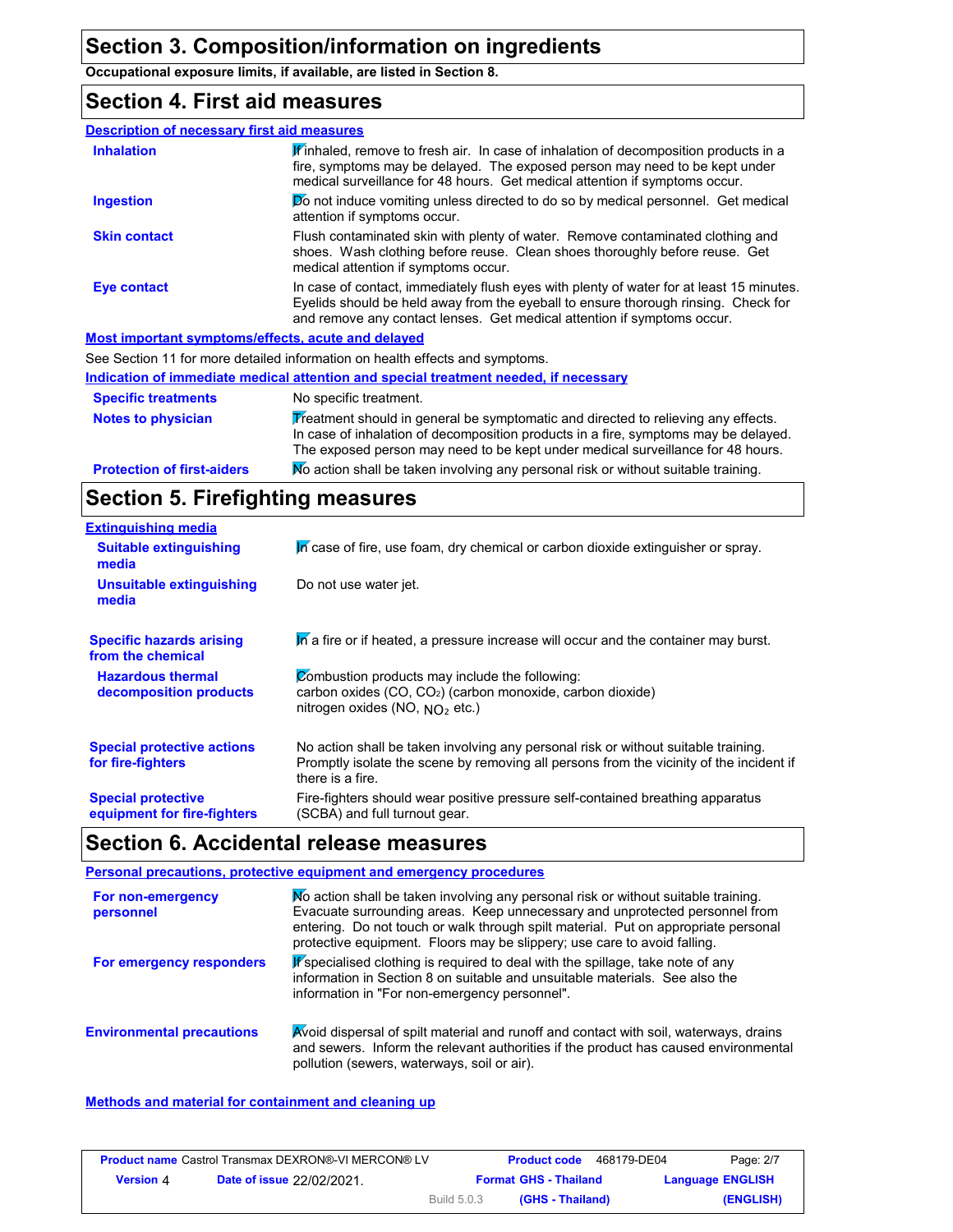#### **Section 6. Accidental release measures**

| <b>Small spill</b> |  |  |
|--------------------|--|--|
|                    |  |  |

**Large spill**

Stop leak if without risk. Move containers from spill area. Absorb with an inert material and place in an appropriate waste disposal container. Dispose of via a licensed waste disposal contractor.

Stop leak if without risk. Move containers from spill area. Prevent entry into sewers, water courses, basements or confined areas. Contain and collect spillage with noncombustible, absorbent material e.g. sand, earth, vermiculite or diatomaceous earth and place in container for disposal according to local regulations. Dispose of via a licensed waste disposal contractor.

### **Section 7. Handling and storage**

#### **Precautions for safe handling**

| <b>Protective measures</b>                                                       | Put on appropriate personal protective equipment (see Section 8).                                                                                                                                                                                                                                                                                                                                                                                                                                                                                                                              |  |
|----------------------------------------------------------------------------------|------------------------------------------------------------------------------------------------------------------------------------------------------------------------------------------------------------------------------------------------------------------------------------------------------------------------------------------------------------------------------------------------------------------------------------------------------------------------------------------------------------------------------------------------------------------------------------------------|--|
| <b>Advice on general</b><br>occupational hygiene                                 | Eating, drinking and smoking should be prohibited in areas where this material is<br>handled, stored and processed. Wash thoroughly after handling. Remove<br>contaminated clothing and protective equipment before entering eating areas. See<br>also Section 8 for additional information on hygiene measures.                                                                                                                                                                                                                                                                               |  |
| <b>Conditions for safe storage,</b><br>including any<br><b>incompatibilities</b> | Store in accordance with local regulations. Store in original container protected from<br>direct sunlight in a dry, cool and well-ventilated area, away from incompatible<br>materials (see Section 10) and food and drink. Keep container tightly closed and<br>sealed until ready for use. Store and use only in equipment/containers designed for<br>use with this product. Containers that have been opened must be carefully resealed<br>and kept upright to prevent leakage. Do not store in unlabelled containers. Use<br>appropriate containment to avoid environmental contamination. |  |

### **Section 8. Exposure controls/personal protection**

#### **Control parameters**

#### **Occupational exposure limits**

| <b>Ingredient name</b>                                               | <b>Exposure limits</b>                                                                                                     |
|----------------------------------------------------------------------|----------------------------------------------------------------------------------------------------------------------------|
| Distillates (petroleum), hydrotreated heavy paraffinic               | <b>ACGIH TLV (United States).</b><br>TWA: 5 mg/m <sup>3</sup> 8 hours. Issued/Revised:<br>11/2009 Form: Inhalable fraction |
| Distillates (petroleum), hydrotreated light paraffinic               | <b>ACGIH TLV (United States).</b><br>TWA: 5 mg/m <sup>3</sup> 8 hours. Issued/Revised:<br>11/2009 Form: Inhalable fraction |
| Lubricating oils (petroleum), C15-30, hydrotreated neutral oil-based | <b>ACGIH TLV (United States).</b><br>TWA: 5 mg/m <sup>3</sup> 8 hours. Issued/Revised:<br>11/2009 Form: Inhalable fraction |
| Distillates (petroleum), hydrotreated light paraffinic               | <b>ACGIH TLV (United States).</b><br>TWA: 5 mg/m <sup>3</sup> 8 hours. Issued/Revised:<br>11/2009 Form: Inhalable fraction |

| <b>Appropriate engineering</b><br><b>controls</b> | All activities involving chemicals should be assessed for their risks to health, to<br>ensure exposures are adequately controlled. Personal protective equipment should<br>only be considered after other forms of control measures (e.g. engineering controls)<br>have been suitably evaluated. Personal protective equipment should conform to<br>appropriate standards, be suitable for use, be kept in good condition and properly<br>maintained.                                                                                                |
|---------------------------------------------------|------------------------------------------------------------------------------------------------------------------------------------------------------------------------------------------------------------------------------------------------------------------------------------------------------------------------------------------------------------------------------------------------------------------------------------------------------------------------------------------------------------------------------------------------------|
|                                                   | Your supplier of personal protective equipment should be consulted for advice on<br>selection and appropriate standards. For further information contact your national<br>organisation for standards.<br>Provide exhaust ventilation or other engineering controls to keep the relevant<br>airborne concentrations below their respective occupational exposure limits.<br>The final choice of protective equipment will depend upon a risk assessment. It is<br>important to ensure that all items of personal protective equipment are compatible. |
| <b>Environmental exposure</b><br>controls         | Emissions from ventilation or work process equipment should be checked to ensure<br>they comply with the requirements of environmental protection legislation. In some<br>cases, fume scrubbers, filters or engineering modifications to the process equipment<br>will be necessary to reduce emissions to acceptable levels.                                                                                                                                                                                                                        |

| <b>Product name Castrol Transmax DEXRON®-VI MERCON® LV</b> |                                  |             | <b>Product code</b>          | 468179-DE04             | Page: 3/7 |
|------------------------------------------------------------|----------------------------------|-------------|------------------------------|-------------------------|-----------|
| Version 4                                                  | <b>Date of issue 22/02/2021.</b> |             | <b>Format GHS - Thailand</b> | <b>Language ENGLISH</b> |           |
|                                                            |                                  | Build 5.0.3 | (GHS - Thailand)             |                         | (ENGLISH) |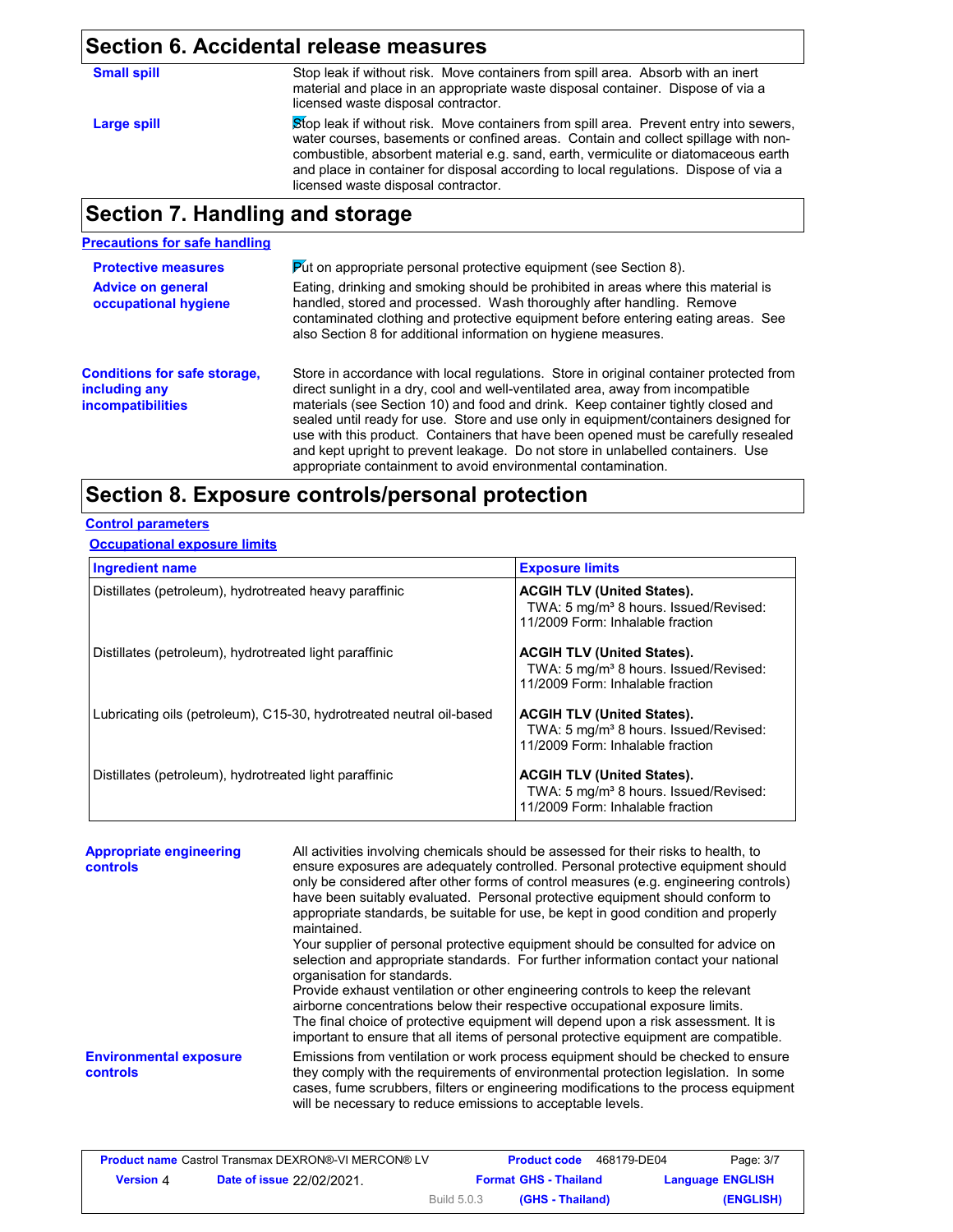#### **Section 8. Exposure controls/personal protection**

**Hand protection** In case of insufficient ventilation, wear suitable respiratory equipment. The correct choice of respiratory protection depends upon the chemicals being handled, the conditions of work and use, and the condition of the respiratory equipment. Safety procedures should be developed for each intended application. Respiratory protection equipment should therefore be chosen in consultation with the supplier/manufacturer and with a full assessment of the working conditions. Wear protective gloves if prolonged or repeated contact is likely. Wear chemical resistant gloves. Recommended: Nitrile gloves. The correct choice of protective gloves depends upon the chemicals being handled, the conditions of work and use, and the condition of the gloves (even the best chemically resistant glove will break down after repeated chemical exposures). Most gloves provide only a short time of protection before they must be discarded and replaced. Because specific work environments and material handling practices vary, safety procedures should be developed for each intended application. Gloves should therefore be chosen in consultation with the supplier/manufacturer and with a full assessment of the working conditions. **Eye protection** Safety glasses with side shields. **Respiratory protection Skin protection** Use of protective clothing is good industrial practice. Personal protective equipment for the body should be selected based on the task being performed and the risks involved and should be approved by a specialist before handling this product. Cotton or polyester/cotton overalls will only provide protection against light superficial contamination that will not soak through to the skin. Overalls should be laundered on a regular basis. When the risk of skin exposure is high (e.g. when cleaning up spillages or if there is a risk of splashing) then chemical resistant aprons and/or impervious chemical suits and boots will be required. **Skin protection**

#### **Section 9. Physical and chemical properties**

| <b>Appearance</b>                                 |                                                                                                                                |
|---------------------------------------------------|--------------------------------------------------------------------------------------------------------------------------------|
| <b>Physical state</b>                             | Liquid.                                                                                                                        |
| <b>Colour</b>                                     | Red.                                                                                                                           |
| <b>Odour</b>                                      | Not available.                                                                                                                 |
| <b>Odour threshold</b>                            | Not available.                                                                                                                 |
| рH                                                | Not applicable.                                                                                                                |
| <b>Melting point</b>                              | Not available.                                                                                                                 |
| <b>Boiling point</b>                              | Not available.                                                                                                                 |
| <b>Drop Point</b>                                 | Not available.                                                                                                                 |
| <b>Flash point</b>                                | Open cup: >180°C (>356°F) [Cleveland.]                                                                                         |
| <b>Evaporation rate</b>                           | Not available.                                                                                                                 |
| <b>Flammability (solid, gas)</b>                  | Not applicable. Based on - Physical state                                                                                      |
| Lower and upper explosive<br>(flammable) limits   | Not available.                                                                                                                 |
| <b>Vapour pressure</b>                            | Not available.                                                                                                                 |
| <b>Vapour density</b>                             | Not available.                                                                                                                 |
| <b>Relative density</b>                           | Not available.                                                                                                                 |
| <b>Density</b>                                    | <1000 kg/m <sup>3</sup> (<1 g/cm <sup>3</sup> ) at 15 <sup>°</sup> C                                                           |
| <b>Solubility</b>                                 | insoluble in water.                                                                                                            |
| <b>Partition coefficient: n-</b><br>octanol/water | Not available.                                                                                                                 |
| <b>Auto-ignition temperature</b>                  | Not available.                                                                                                                 |
| <b>Decomposition temperature</b>                  | Not available.                                                                                                                 |
| <b>Viscosity</b>                                  | Kinematic: 29.48 mm <sup>2</sup> /s (29.48 cSt) at 40 $^{\circ}$ C<br>Kinematic: 5.916 mm <sup>2</sup> /s (5.916 cSt) at 100°C |

|                  | <b>Product name</b> Castrol Transmax DEXRON®-VI MERCON® LV |                    | <b>Product code</b>          | 468179-DE04 | Page: 4/7               |
|------------------|------------------------------------------------------------|--------------------|------------------------------|-------------|-------------------------|
| <b>Version 4</b> | <b>Date of issue 22/02/2021.</b>                           |                    | <b>Format GHS - Thailand</b> |             | <b>Language ENGLISH</b> |
|                  |                                                            | <b>Build 5.0.3</b> | (GHS - Thailand)             |             | (ENGLISH)               |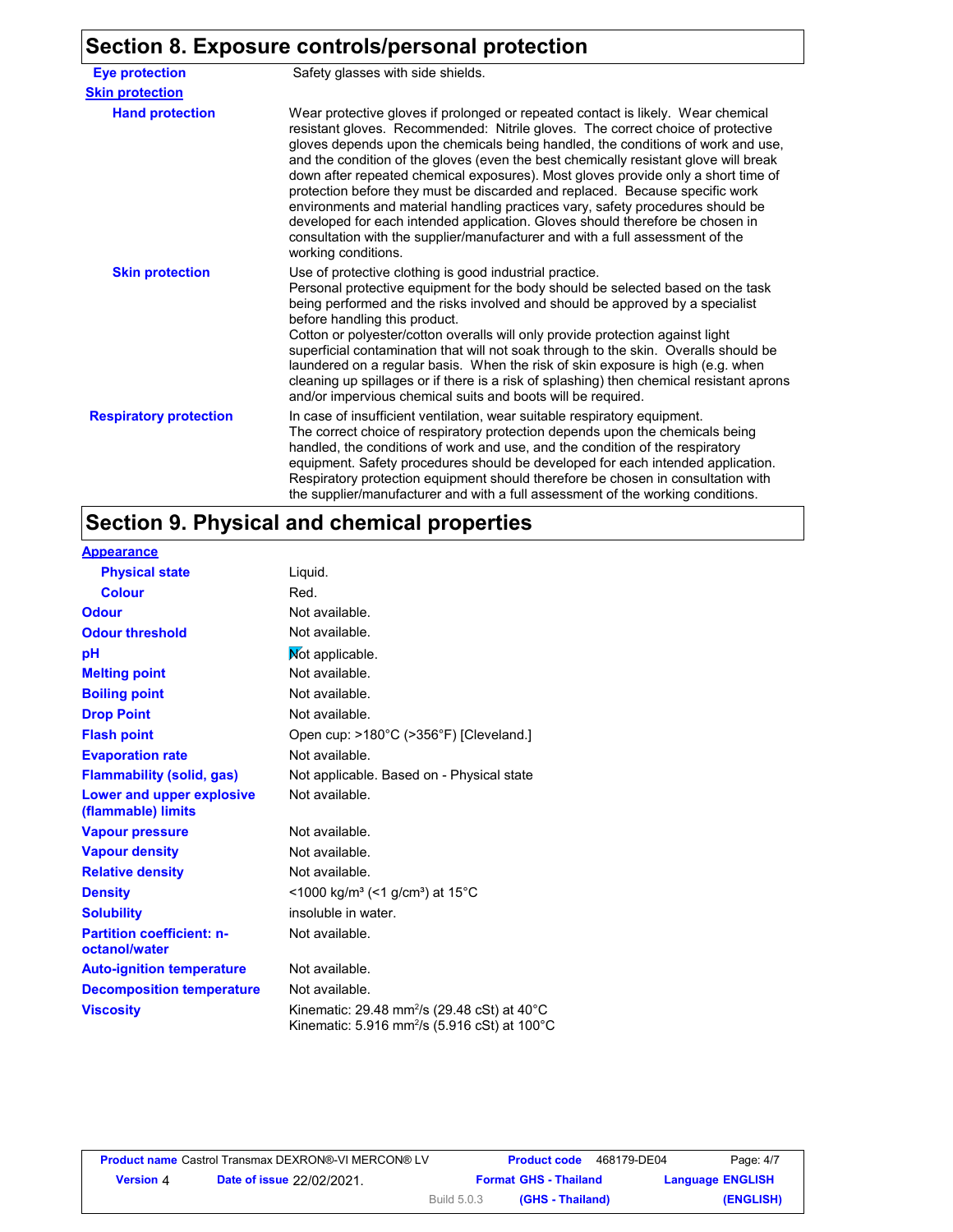### **Section 10. Stability and reactivity**

| No specific test data available for this product. Refer to Conditions to avoid and<br>Incompatible materials for additional information.                                |
|-------------------------------------------------------------------------------------------------------------------------------------------------------------------------|
| The product is stable.                                                                                                                                                  |
| Under normal conditions of storage and use, hazardous reactions will not occur.<br>Under normal conditions of storage and use, hazardous polymerisation will not occur. |
| Avoid all possible sources of ignition (spark or flame).                                                                                                                |
| No specific data.                                                                                                                                                       |
| Under normal conditions of storage and use, hazardous decomposition products<br>should not be produced.                                                                 |
|                                                                                                                                                                         |

### **Section 11. Toxicological information**

#### **Information on toxicological effects Information on likely routes of exposure Symptoms related to the physical, chemical and toxicological characteristics Delayed and immediate effects as well as chronic effects from short and long-term exposure** Routes of entry anticipated: Dermal, Inhalation. **Potential acute health effects Potential chronic health effects** Ingestion of large quantities may cause nausea and diarrhoea. Potential risk of transient stinging or redness if accidental eye contact occurs. Prolonged or repeated contact can defat the skin and lead to irritation, cracking and/ or dermatitis. **Eye contact Skin contact Ingestion Specific target organ toxicity (repeated exposure) Name Category** 2-(2-heptadec-8-enyl-2-imidazolin-1-yl)ethanol Category 2 oral digestive system, thymus **Aspiration hazard Name** Distillates (petroleum), hydrotreated light paraffinic **ASPIRATION HAZARD** - Category 1 Lubricating oils (petroleum), C15-30, hydrotreated neutral oil-based ASPIRATION HAZARD - Category 1 **Result Route of exposure Target organs Eye contact Inhalation Skin contact Ingestion** No known significant effects or critical hazards. No known significant effects or critical hazards. **Exposure to decomposition products may cause a health hazard. Serious effects** may be delayed following exposure. No known significant effects or critical hazards. **Eye contact Inhalation Ingestion Skin contact** No specific data. May be harmful by inhalation if exposure to vapour, mists or fumes resulting from thermal decomposition products occurs. No specific data. No specific data. **General Carcinogenicity Mutagenicity Teratogenicity Developmental effects Fertility effects** No known significant effects or critical hazards. No known significant effects or critical hazards. No known significant effects or critical hazards. No known significant effects or critical hazards. No known significant effects or critical hazards. No known significant effects or critical hazards.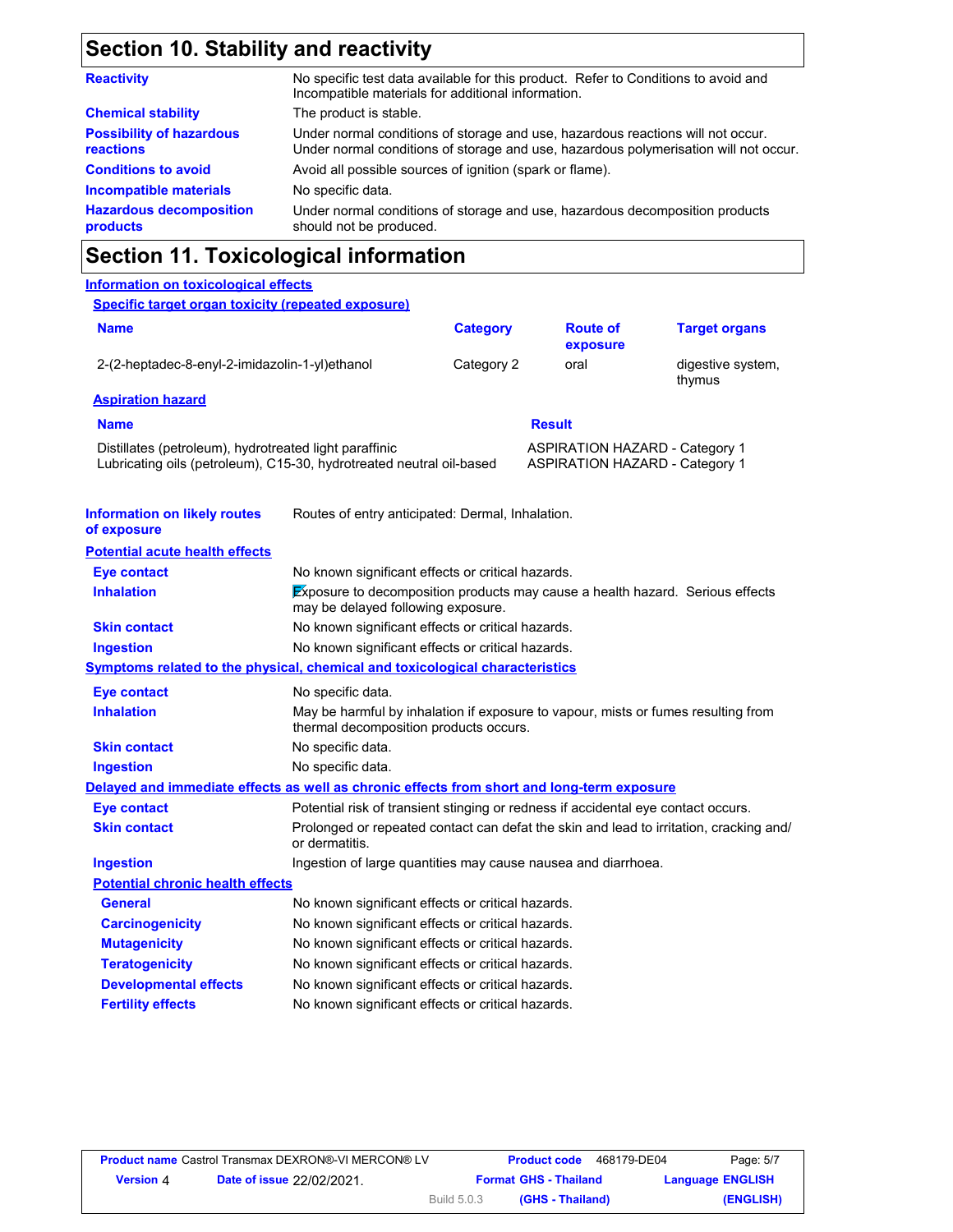# **Section 12. Ecological information**

**Environmental effects** Mo known significant effects or critical hazards.

**Persistence and degradability**

#### Expected to be biodegradable.

**Bioaccumulative potential**

This product is not expected to bioaccumulate through food chains in the environment.

**Mobility** Spillages may penetrate the soil causing ground water contamination. **Other adverse effects** No known significant effects or critical hazards. **Other ecological information** Spills may form a film on water surfaces causing physical damage to organisms. Oxygen transfer could also be impaired.

#### **Section 13. Disposal considerations**

| <b>Disposal methods</b> | The generation of waste should be avoided or minimised wherever possible.<br>Significant quantities of waste product residues should not be disposed of via the<br>foul sewer but processed in a suitable effluent treatment plant. Dispose of surplus<br>and non-recyclable products via a licensed waste disposal contractor. Disposal of<br>this product, solutions and any by-products should at all times comply with the<br>requirements of environmental protection and waste disposal legislation and any<br>regional local authority requirements. Waste packaging should be recycled.<br>Incineration or landfill should only be considered when recycling is not feasible. This<br>material and its container must be disposed of in a safe way. Empty containers or<br>liners may retain some product residues. Avoid dispersal of spilt material and runoff |
|-------------------------|--------------------------------------------------------------------------------------------------------------------------------------------------------------------------------------------------------------------------------------------------------------------------------------------------------------------------------------------------------------------------------------------------------------------------------------------------------------------------------------------------------------------------------------------------------------------------------------------------------------------------------------------------------------------------------------------------------------------------------------------------------------------------------------------------------------------------------------------------------------------------|
|                         | and contact with soil, waterways, drains and sewers.                                                                                                                                                                                                                                                                                                                                                                                                                                                                                                                                                                                                                                                                                                                                                                                                                     |

### **Section 14. Transport information**

|                                      | <b>IMDG</b>              | <b>IATA</b>              |
|--------------------------------------|--------------------------|--------------------------|
| <b>UN number</b>                     | Not regulated.           | Not regulated.           |
| <b>UN proper</b><br>shipping name    | ۰                        | $\overline{\phantom{a}}$ |
| <b>Transport hazard</b><br>class(es) | $\blacksquare$           | $\overline{\phantom{a}}$ |
| <b>Packing group</b>                 | $\overline{\phantom{a}}$ | -                        |
| <b>Environmental</b><br>hazards      | No.                      | No.                      |
| <b>Additional</b><br>information     | ۰                        | $\overline{\phantom{a}}$ |

**Special precautions for user** Not available.

**Transport in bulk according**  Not available. **to IMO instruments**

### **Section 15. Regulatory information**

| <b>Regulation according to other foreign laws</b> |                                                                                                                                |
|---------------------------------------------------|--------------------------------------------------------------------------------------------------------------------------------|
| <b>Australia inventory (AICS)</b>                 | At least one component is not listed.                                                                                          |
| <b>Canada inventory status</b>                    | At least one component is not listed in DSL but all such components are listed in<br>NDSL.                                     |
| <b>China inventory (IECSC)</b>                    | All components are listed or exempted.                                                                                         |
| <b>REACH Status</b>                               | The company, as identified in Section 1, sells this product in the EU in compliance<br>with the current requirements of REACH. |
| <b>Japan inventory (ENCS)</b>                     | At least one component is not listed.                                                                                          |
| <b>Korea inventory (KECI)</b>                     | At least one component is not listed.                                                                                          |
| <b>Philippines inventory</b><br>(PICCS)           | All components are listed or exempted.                                                                                         |

| <b>Product name</b> Castrol Transmax DEXRON®-VI MERCON® LV |                                  |                    | <b>Product code</b>          | Page: 6/7<br>468179-DE04 |
|------------------------------------------------------------|----------------------------------|--------------------|------------------------------|--------------------------|
| <b>Version 4</b>                                           | <b>Date of issue 22/02/2021.</b> |                    | <b>Format GHS - Thailand</b> | <b>Language ENGLISH</b>  |
|                                                            |                                  | <b>Build 5.0.3</b> | (GHS - Thailand)             | (ENGLISH)                |